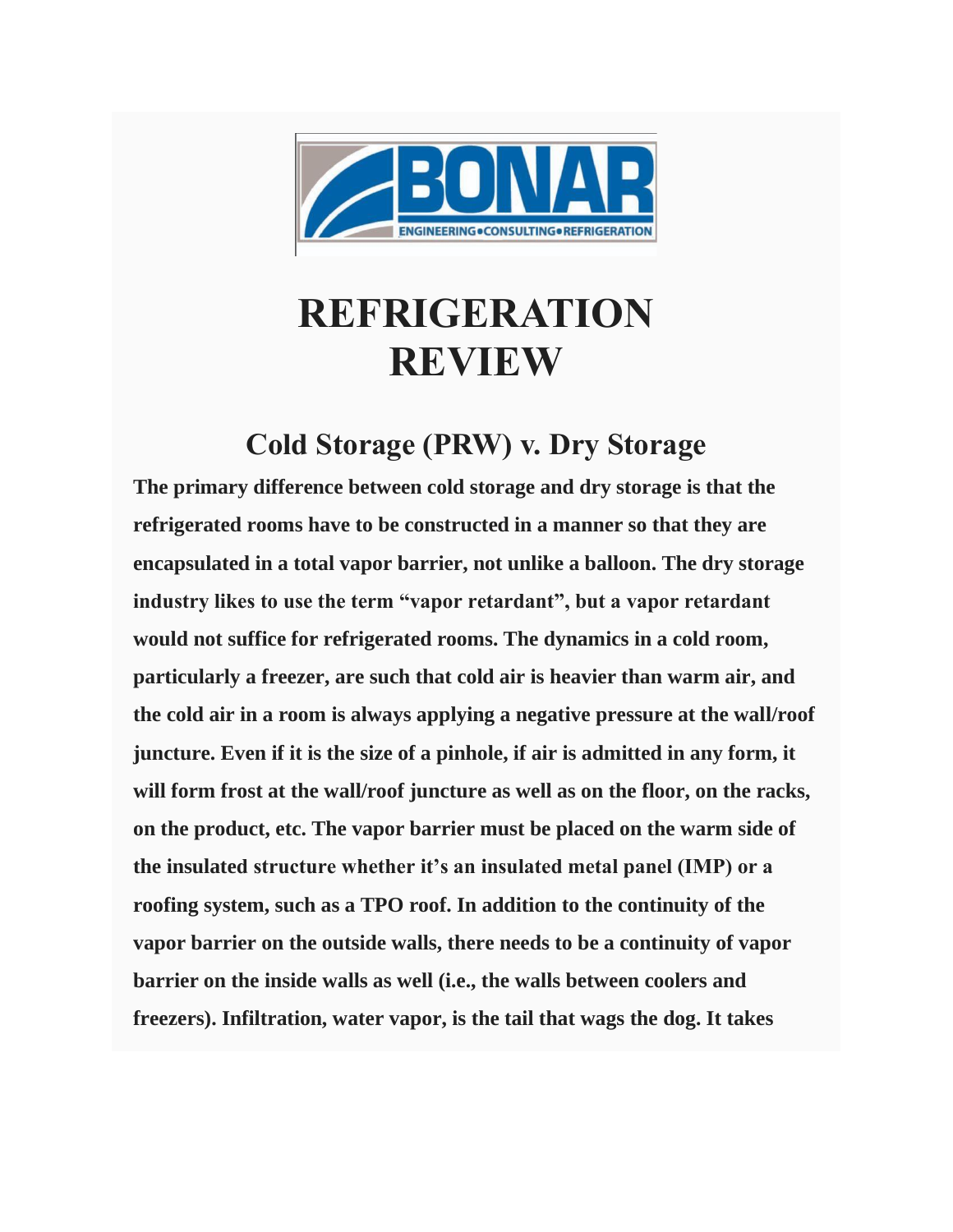**1000 BTUs/lb to condense water out of the air and is generally the largest single load in a refrigeration system.**

**The second major difference between refrigerated structures and dry facilities is that adjacent rooms with a 10° or more temperature difference need to have their own independent steel systems. Unlike dry facilities that can use common steel beams, in adjacent rooms, refrigerated facilities require a separate steel system for each component, (i.e., freezers, coolers, dock, office, and machinery room). Each must be an independent steel system with its own bracing, etc. There have been several cases where steelpenetrated wall systems unknowingly rusted out, and the owner came in one morning to find the steel system laying on top of the storage racks. Noteworthy is that we avoid the use of tubular steel columns in a refrigerated building, and have found over the years pre-engineered systems are much more cost effective in first costs and are much more flexible in changing room configurations at the last minute.**

**The third difference of refrigerated buildings is that when they are pulled down to operating temperatures, all the components contract. Allowances must be made for that contraction. A freezer floor will contract approximately ½"/100 feet of floor. Special isolation joints are provided at doorways and in aisles to protect the edges of the concrete after they open up. There are numerous miscellaneous details that are unique to refrigerated buildings such as column bases must be placed on insulated isolation blocks; piers and footings are unique on columns at the perimeter**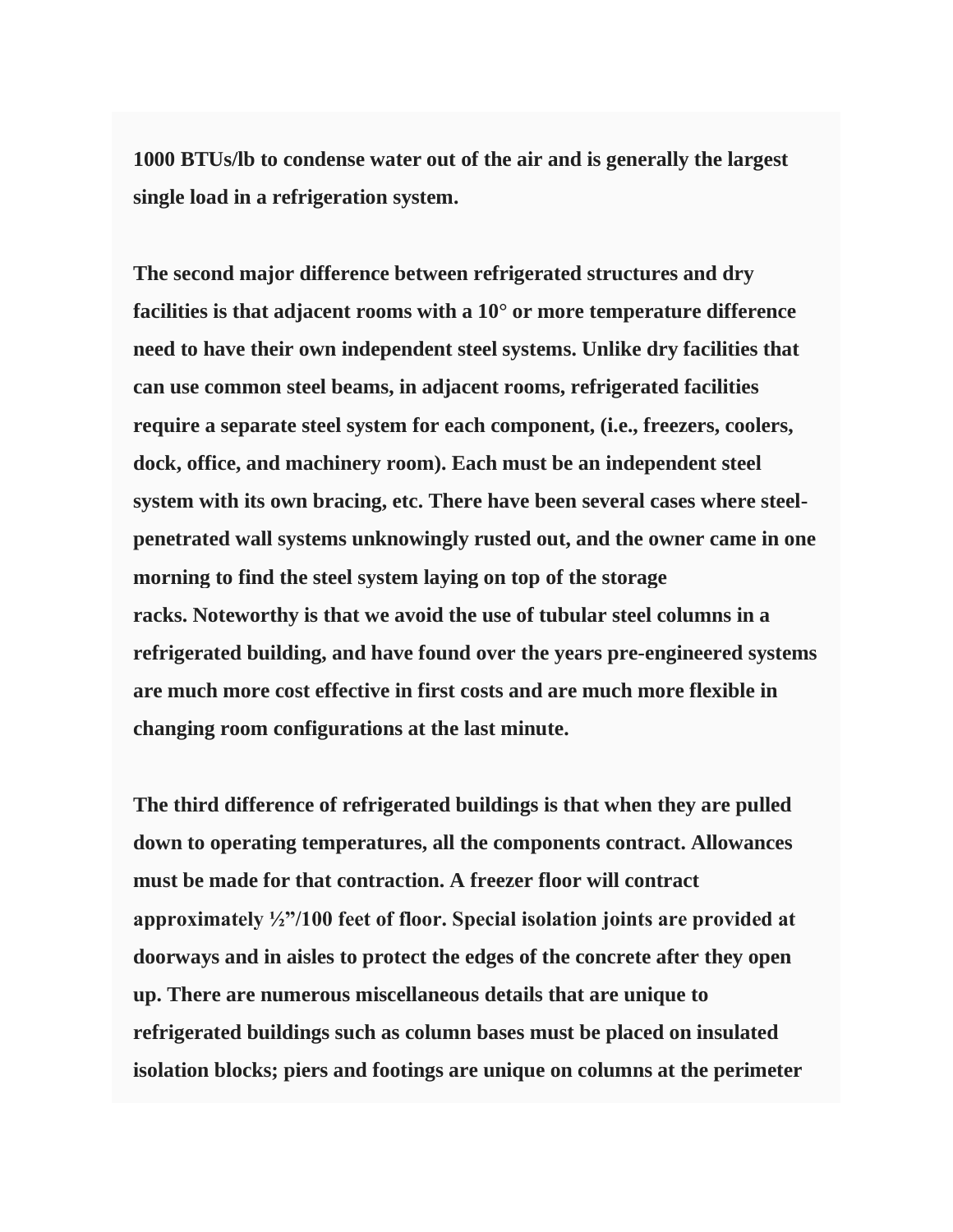**of the building to prevent interference with the IMP wall panels.**

**With large facilities, the geometry of the building needs to be considered to complement such things as the refrigerant pipe slope, the location of the air units, and the distribution of the air inside the rooms. The key component in plant layout is determining space utilization so that the steel design can be provided on a timely basis. While room layouts can be changed and modified in the development phase before cost can be determined the steel framing layout needs to be fixed. Other amenities unique to refrigerated buildings include underfloor heating systems for freezers as well as heat in key areas where moisture and ice can pose a challenge. While some would try to construct a box-in-a-box, an enclosure with IMP walls and an IMP ceiling, this construction technique is self-defeating. If not done properly, and thoroughly sealed, all of the panel joints, in time, will absorb moisture which turns to ice, and the ceiling will have a finite life of approximately 20 years. Also, when this is done, amenities such as sprinkler systems have to be installed above the ceiling and below the ceiling, and all the penetrations require a tight vapor barrier seal.**

**Generally, the costs for a refrigerated facility are made of three components: 50% is general construction; 25% is the thermal insulation and roof system; 25% is the refrigeration system. In PRW (public refrigerated warehousing), the two costs which are quite often of similar magnitude are labor and power costs. While power costs have been improved with technology, labor is a function of the activity and type of**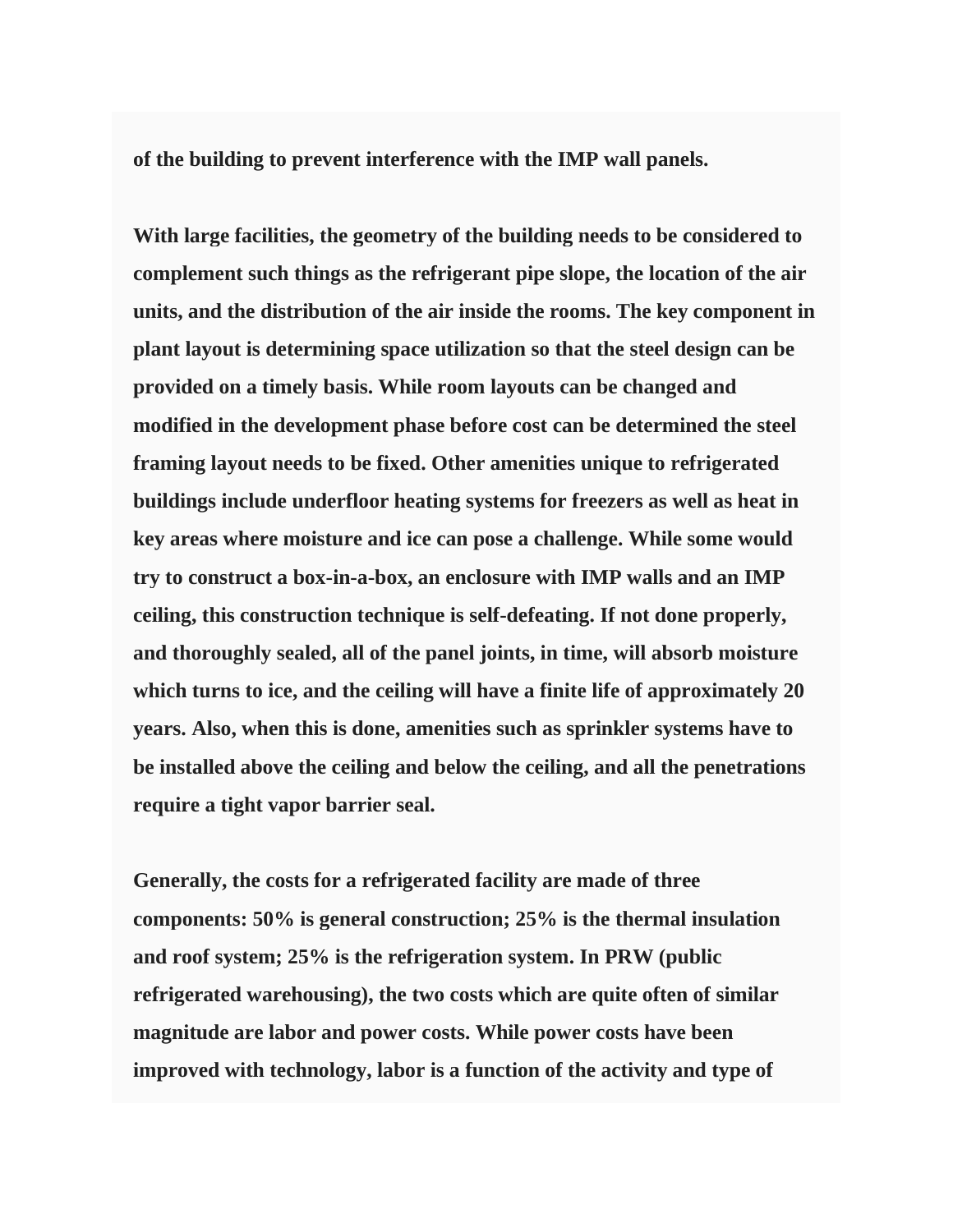**operation supported (i.e., long term production or high turnover distribution). Power costs have traditionally been in the range of 2 kWh/cubic foot/year. Today's technology, assuming a well-designed facility, has driven that down as low as .25 kWh/cubic foot/year. Another aspect of PRW that is significantly unique compared to dry warehousing is the use of battery-operated fork trucks and pallet jacks. Because the facilities are tightly sealed, propane-powered fork trucks cannot be used. This also affects the type of doors and seals as well as dock levelers used for refrigerated docks. The fork truck drivers would use insulated clothing and would have warm up rooms where they can go periodically. Typically, warehouses will handle half their cubic feet in pounds-per-day and truck doors would be in the range of 200,000 lbs/day, whereas dock freezer doors may handle as much as 500,000 lbs/day. This varies widely depending on the type of operation.**

**The state-of-the-art refrigeration systems employ green refrigerants such as ammonia and carbon dioxide (CO2), and eliminate the use of "freon". There are some systems being touted as efficient as two-stage systems which are, to say the least, false claims and are promoting the use of "freon" single-stage with multiple compressors and multiple air-cooled condenser fans. – all of which, in turn, will require high maintenance costs and come under the scrutiny of the scheduled bans of all "freons".**

**In refrigerated buildings, automation for order picking has been tried on several occasions. Some of the larger chain stores have decided not to use**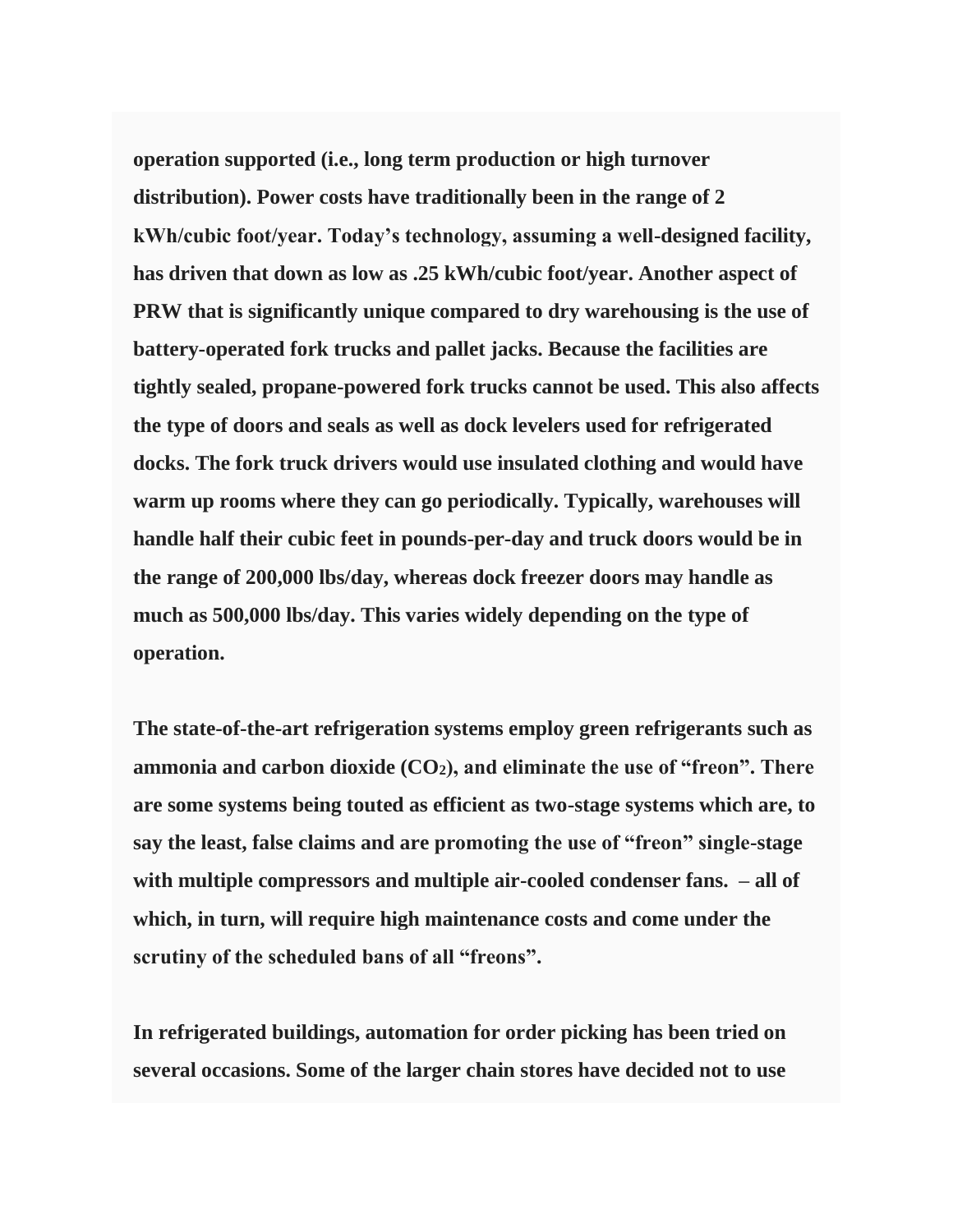**them in the future because of the complexity and lack of flexibility in the operation of equipment like stacker cranes and rail systems. The trend is for fork trucks operating from the floor, with single- or double-deep racks; more and more, mole systems are being used, which use an independent carriage that will place pallets 20-22 feet deep in a dense configuration; again, being operated via a fork truck in an open aisle layout.**

**Generally, the parking of tractor trailers and movement will be largely a function of the type of activity of the building. The activities of over-theroad tractor trailers v. containers would influence space allocation, but 20% to 30% of the building area would be typical for tractor trailer activity. Refrigerated facilities, unlike dry facilities, are constructed with dock heights of 52" in lieu of 48". Depending on the type of operation, edge-ofdock levelers and/or vertical hydraulic levelers would provide adequate movement of product in minimizing the time spent loading and unloading tractor trailers.**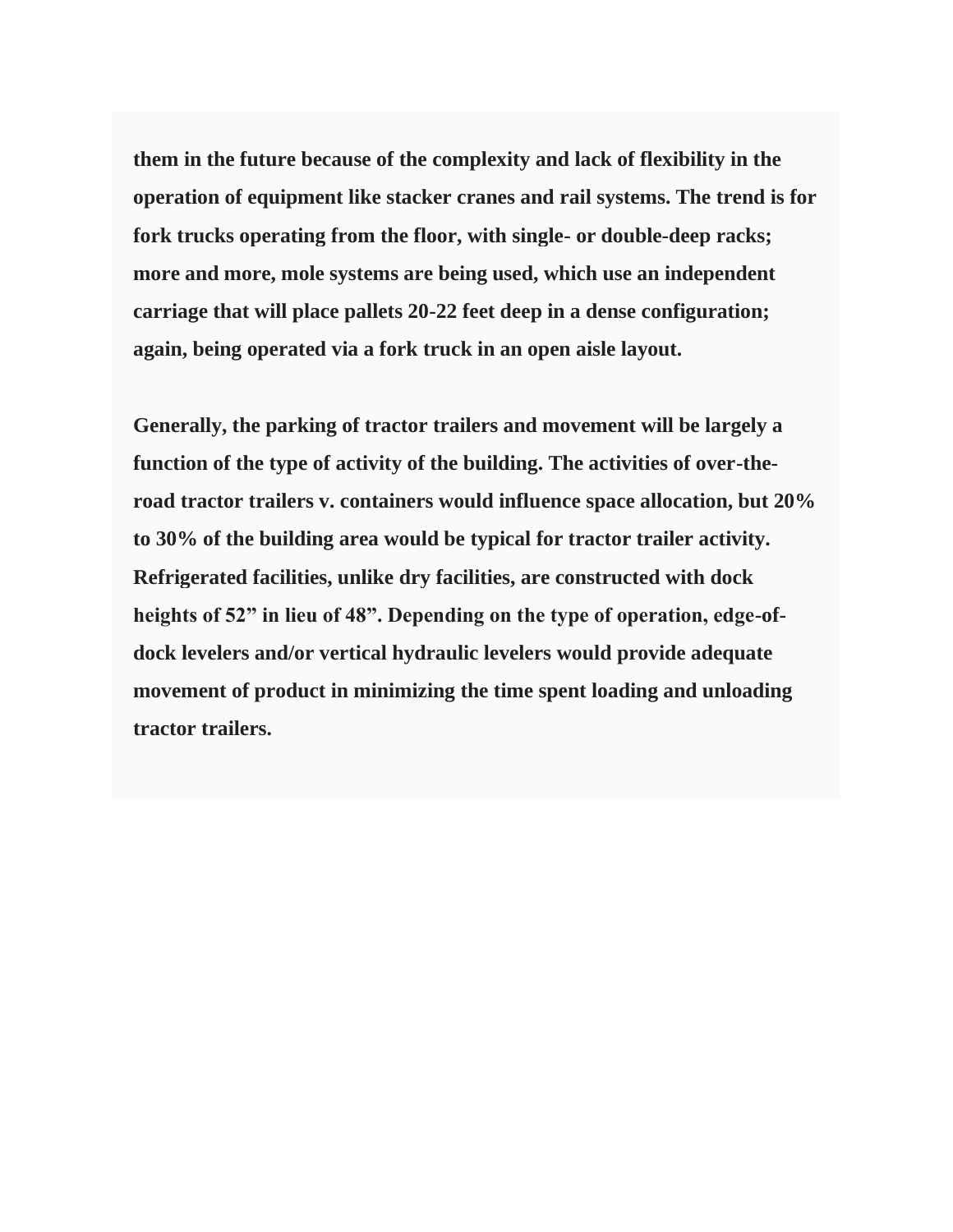

**Dry Warehouse Conversion to Box-in-a-Box**